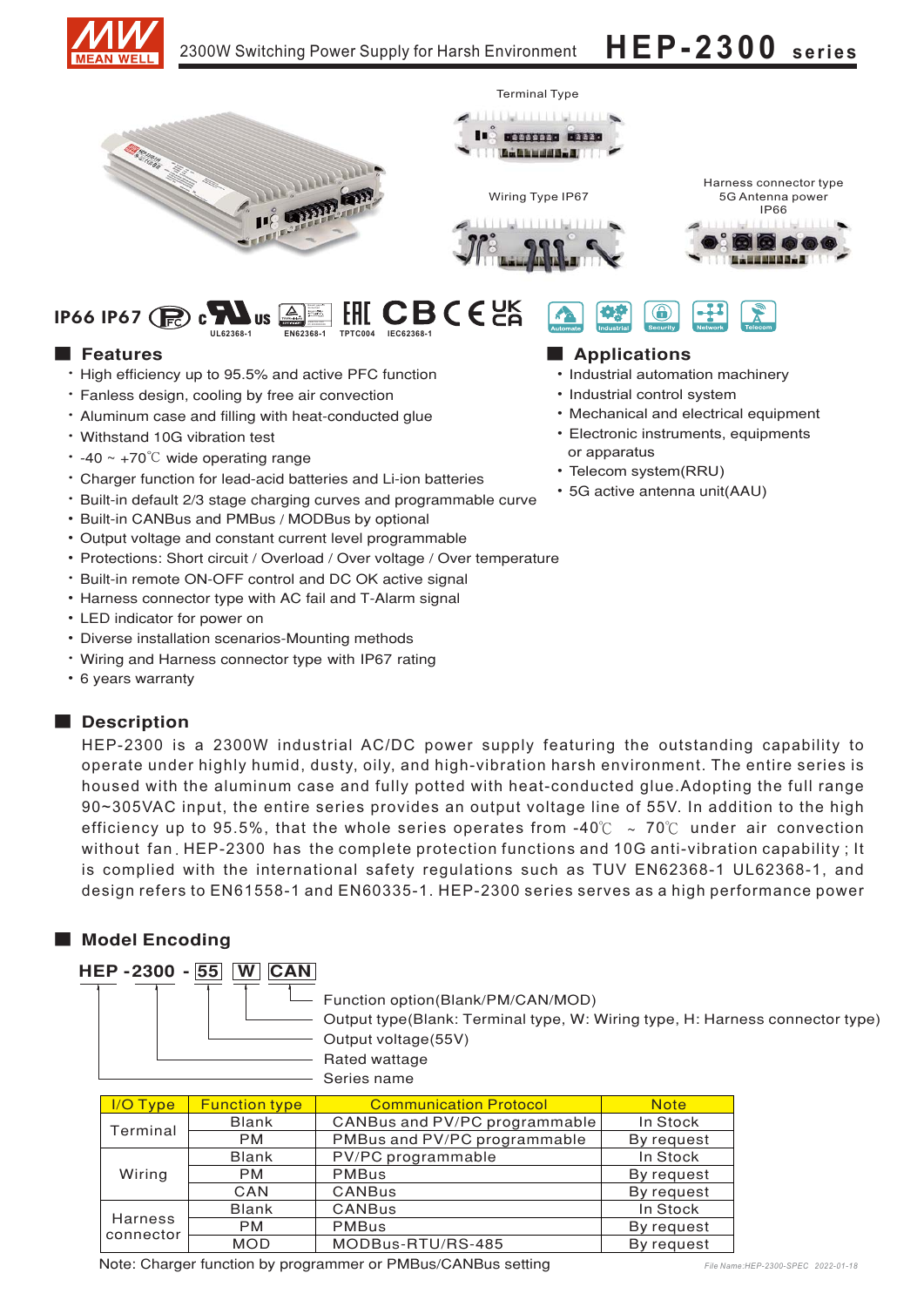

# **SPECIFICATION**

| <b>MODEL</b>                      |                                                                                                                                                           | HEP-2300-55 $\Box$                                                                                                                                                                                                             |                                                                                                                                                                                                                                                                                                                |                                                                                                                       |  |  |
|-----------------------------------|-----------------------------------------------------------------------------------------------------------------------------------------------------------|--------------------------------------------------------------------------------------------------------------------------------------------------------------------------------------------------------------------------------|----------------------------------------------------------------------------------------------------------------------------------------------------------------------------------------------------------------------------------------------------------------------------------------------------------------|-----------------------------------------------------------------------------------------------------------------------|--|--|
|                                   | DC VOLTAGE (factory default) 55V                                                                                                                          |                                                                                                                                                                                                                                |                                                                                                                                                                                                                                                                                                                |                                                                                                                       |  |  |
|                                   | <b>CURRENT</b> (factory default)                                                                                                                          | 41.8A                                                                                                                                                                                                                          |                                                                                                                                                                                                                                                                                                                |                                                                                                                       |  |  |
|                                   | <b>RATED CURRENT (max.)</b>                                                                                                                               | 48A                                                                                                                                                                                                                            |                                                                                                                                                                                                                                                                                                                |                                                                                                                       |  |  |
|                                   | <b>POWER (factory default)</b>                                                                                                                            | 2300W                                                                                                                                                                                                                          |                                                                                                                                                                                                                                                                                                                |                                                                                                                       |  |  |
|                                   | <b>RATED POWER (max.)</b>                                                                                                                                 | 2304W                                                                                                                                                                                                                          |                                                                                                                                                                                                                                                                                                                |                                                                                                                       |  |  |
|                                   | FULL POWER VOLTAGE RANGE 48 ~ 57.6V                                                                                                                       |                                                                                                                                                                                                                                |                                                                                                                                                                                                                                                                                                                |                                                                                                                       |  |  |
| <b>OUTPUT</b>                     | RIPPLE & NOISE (max.) Note.2 480mVp-p                                                                                                                     |                                                                                                                                                                                                                                |                                                                                                                                                                                                                                                                                                                |                                                                                                                       |  |  |
|                                   | <b>VOLTAGE ADJ. RANGE</b>                                                                                                                                 | By potentiometer VR                                                                                                                                                                                                            |                                                                                                                                                                                                                                                                                                                |                                                                                                                       |  |  |
|                                   |                                                                                                                                                           | $39 - 57.6V$                                                                                                                                                                                                                   |                                                                                                                                                                                                                                                                                                                |                                                                                                                       |  |  |
|                                   | VOLTAGE TOLERANCE Note.3 $\pm$ 1.0%                                                                                                                       |                                                                                                                                                                                                                                |                                                                                                                                                                                                                                                                                                                |                                                                                                                       |  |  |
|                                   | <b>LINE REGULATION</b>                                                                                                                                    | ±0.5%                                                                                                                                                                                                                          |                                                                                                                                                                                                                                                                                                                |                                                                                                                       |  |  |
|                                   | <b>LOAD REGULATION</b>                                                                                                                                    | ±0.5%                                                                                                                                                                                                                          |                                                                                                                                                                                                                                                                                                                |                                                                                                                       |  |  |
|                                   | <b>SETUP, RISE TIME</b>                                                                                                                                   | 1800ms, 100ms/230VAC at full load                                                                                                                                                                                              |                                                                                                                                                                                                                                                                                                                |                                                                                                                       |  |  |
|                                   | <b>HOLD UP TIME (Typ.)</b>                                                                                                                                | 12ms/230VAC at full load<br>16ms/230VAC at 75% load                                                                                                                                                                            |                                                                                                                                                                                                                                                                                                                |                                                                                                                       |  |  |
|                                   | <b>VOLTAGE RANGE</b>                                                                                                                                      | Note.4   $90 \sim 305$ VAC<br>$250 - 431VDC$                                                                                                                                                                                   |                                                                                                                                                                                                                                                                                                                |                                                                                                                       |  |  |
|                                   | <b>FREQUENCY RANGE</b>                                                                                                                                    | $47 - 63$ Hz                                                                                                                                                                                                                   |                                                                                                                                                                                                                                                                                                                |                                                                                                                       |  |  |
|                                   | <b>POWER FACTOR (Typ.)</b>                                                                                                                                | PF>0.99/115VAC, PF>0.95/230VAC, PF>0.93/277VAC at full load                                                                                                                                                                    |                                                                                                                                                                                                                                                                                                                |                                                                                                                       |  |  |
| <b>INPUT</b>                      | <b>EFFICIENCY (Typ.)</b>                                                                                                                                  | 95.5%                                                                                                                                                                                                                          |                                                                                                                                                                                                                                                                                                                |                                                                                                                       |  |  |
|                                   | <b>AC CURRENT (Typ.)</b>                                                                                                                                  | 13.3A / 115VAC<br>11A/230VAC                                                                                                                                                                                                   | 9.3A/277VAC                                                                                                                                                                                                                                                                                                    |                                                                                                                       |  |  |
|                                   | <b>INRUSH CURRENT (Typ.)</b>                                                                                                                              | Cold start 60A/230VAC                                                                                                                                                                                                          |                                                                                                                                                                                                                                                                                                                |                                                                                                                       |  |  |
|                                   | <b>LEAKAGE CURRENT</b>                                                                                                                                    | <1.8mA Peak / 240VAC<br><2mA Peak / 277VAC                                                                                                                                                                                     |                                                                                                                                                                                                                                                                                                                |                                                                                                                       |  |  |
|                                   | <b>OVERLOAD</b>                                                                                                                                           | $105 \sim 115\%$ rated output power                                                                                                                                                                                            |                                                                                                                                                                                                                                                                                                                |                                                                                                                       |  |  |
|                                   |                                                                                                                                                           |                                                                                                                                                                                                                                | Protection type: Constant current limiting, unit will shutdown after 5 sec. re-power on to recover                                                                                                                                                                                                             |                                                                                                                       |  |  |
| <b>PROTECTION</b>                 | <b>OVER VOLTAGE</b>                                                                                                                                       | $60.5 - 69.1V$                                                                                                                                                                                                                 |                                                                                                                                                                                                                                                                                                                |                                                                                                                       |  |  |
|                                   |                                                                                                                                                           | Protection type : Shut down O/P voltage, re-power on to recover                                                                                                                                                                |                                                                                                                                                                                                                                                                                                                |                                                                                                                       |  |  |
|                                   | <b>OVER TEMPERATURE</b>                                                                                                                                   |                                                                                                                                                                                                                                | Protection type : Shut down O/P voltage, recovers automatically after temperature goes down                                                                                                                                                                                                                    |                                                                                                                       |  |  |
|                                   | <b>OUTPUT VOLTAGE</b>                                                                                                                                     | PROGRAMMABLE(PV) Note 5 Please refer to the Function Manual                                                                                                                                                                    | Adjustment of output voltage is allowable to $50 \sim 120\%$ of nominal output voltage                                                                                                                                                                                                                         |                                                                                                                       |  |  |
|                                   | <b>OUTPUT CURRENT</b>                                                                                                                                     |                                                                                                                                                                                                                                | Adjustment of constant current level is allowable to $20 \sim 100\%$ of rated current                                                                                                                                                                                                                          |                                                                                                                       |  |  |
| <b>FUNCTION</b>                   |                                                                                                                                                           | PROGRAMMABLE(PC) Note 5 Please refer to the Function Manual                                                                                                                                                                    |                                                                                                                                                                                                                                                                                                                |                                                                                                                       |  |  |
|                                   | <b>REMOTE ON/OFF CONTROL</b>                                                                                                                              | Power ON: Short circuit                                                                                                                                                                                                        | Power OFF : Open circuit                                                                                                                                                                                                                                                                                       |                                                                                                                       |  |  |
|                                   | <b>AUXILIARY POWER</b>                                                                                                                                    | 12V@0.5A tolerance±10%, ripple 150mVp-p                                                                                                                                                                                        |                                                                                                                                                                                                                                                                                                                |                                                                                                                       |  |  |
|                                   | <b>DC-OK SIGNAL</b>                                                                                                                                       |                                                                                                                                                                                                                                | The TTL signal out, PSU turn on = $4.5 \times 5.5V$ ; PSU turn off = $-0.5 \times 0.5V$ . Please refer to the Function Manual                                                                                                                                                                                  |                                                                                                                       |  |  |
|                                   | <b>WORKING TEMP.</b>                                                                                                                                      | -40 ~ +70°C (Refer to "Derating Curve")                                                                                                                                                                                        |                                                                                                                                                                                                                                                                                                                |                                                                                                                       |  |  |
|                                   | <b>WORKING HUMIDITY</b>                                                                                                                                   | $20 \sim 95\%$ RH non-condensing                                                                                                                                                                                               |                                                                                                                                                                                                                                                                                                                |                                                                                                                       |  |  |
| <b>ENVIRONMENT</b>                | <b>STORAGE TEMP., HUMIDITY</b>                                                                                                                            | -40 ~ +85°C, 10 ~ 95% RH non-condensing                                                                                                                                                                                        |                                                                                                                                                                                                                                                                                                                |                                                                                                                       |  |  |
|                                   | <b>TEMP. COEFFICIENT</b>                                                                                                                                  | $\pm 0.03\%$ (0 ~ 50°C)                                                                                                                                                                                                        |                                                                                                                                                                                                                                                                                                                |                                                                                                                       |  |  |
|                                   | <b>VIBRATION</b>                                                                                                                                          | $20 \sim 500$ Hz, 10G 12min./1cycle, period for 72min. each along X, Y, Z axes                                                                                                                                                 |                                                                                                                                                                                                                                                                                                                |                                                                                                                       |  |  |
|                                   | <b>SAFETY STANDARDS</b>                                                                                                                                   |                                                                                                                                                                                                                                |                                                                                                                                                                                                                                                                                                                | UL62368-1, TUV BS EN/EN62368-1, EAC TP TC 004 approved; design refers to BS EN/EN61558-1, BS EN/EN60335-1(by request) |  |  |
|                                   |                                                                                                                                                           | WITHSTAND VOLTAGE Note 6 OVCIII I/P-O/P: 6KVDC I/P-FG:4KVDC O/P-FG:4KVDC                                                                                                                                                       |                                                                                                                                                                                                                                                                                                                |                                                                                                                       |  |  |
|                                   |                                                                                                                                                           | ISOLATION RESISTANCE Note 6 I/P-O/P, I/P-FG, O/P-FG: 100M Ohms/500VDC/25°C/70%RH                                                                                                                                               |                                                                                                                                                                                                                                                                                                                |                                                                                                                       |  |  |
|                                   |                                                                                                                                                           | <b>Parameter</b>                                                                                                                                                                                                               | <b>Standard</b>                                                                                                                                                                                                                                                                                                | <b>Test Level / Note</b>                                                                                              |  |  |
|                                   |                                                                                                                                                           | Conducted                                                                                                                                                                                                                      | BS EN/EN55032 (CISPR32)                                                                                                                                                                                                                                                                                        | Class B                                                                                                               |  |  |
|                                   | <b>EMC EMISSION</b>                                                                                                                                       | Radiated                                                                                                                                                                                                                       | <b>BS EN/EN55032 (CISPR32)</b>                                                                                                                                                                                                                                                                                 | Class A                                                                                                               |  |  |
|                                   |                                                                                                                                                           | Harmonic Current                                                                                                                                                                                                               | BS EN/EN61000-3-2                                                                                                                                                                                                                                                                                              | Class A                                                                                                               |  |  |
| <b>SAFETY &amp;</b><br><b>EMC</b> |                                                                                                                                                           | <b>Voltage Flicker</b><br>BS EN/EN55024, BS EN/EN61000-6-2                                                                                                                                                                     | BS EN/EN61000-3-3                                                                                                                                                                                                                                                                                              | -----                                                                                                                 |  |  |
| (Note.7)                          |                                                                                                                                                           | <b>Parameter</b>                                                                                                                                                                                                               | <b>Standard</b>                                                                                                                                                                                                                                                                                                | <b>Test Level / Note</b>                                                                                              |  |  |
|                                   |                                                                                                                                                           | <b>ESD</b>                                                                                                                                                                                                                     | BS EN/EN61000-4-2                                                                                                                                                                                                                                                                                              | Level 3, 8KV air ; Level 2, 4KV contact                                                                               |  |  |
|                                   |                                                                                                                                                           | Radiated                                                                                                                                                                                                                       | BS EN/EN61000-4-3                                                                                                                                                                                                                                                                                              | Level 3                                                                                                               |  |  |
|                                   |                                                                                                                                                           | EFT / Burst                                                                                                                                                                                                                    | BS EN/EN61000-4-4                                                                                                                                                                                                                                                                                              | Level 3                                                                                                               |  |  |
|                                   | <b>EMC IMMUNITY</b>                                                                                                                                       | Surge                                                                                                                                                                                                                          | BS EN/EN61000-6-2                                                                                                                                                                                                                                                                                              | 2KV/Line-Line 4KV/Line-Earth                                                                                          |  |  |
|                                   |                                                                                                                                                           | Conducted                                                                                                                                                                                                                      | BS EN/EN61000-4-6                                                                                                                                                                                                                                                                                              | Level 3                                                                                                               |  |  |
|                                   |                                                                                                                                                           | <b>Magnetic Field</b>                                                                                                                                                                                                          | BS EN/EN61000-4-8                                                                                                                                                                                                                                                                                              | Level 4                                                                                                               |  |  |
|                                   |                                                                                                                                                           |                                                                                                                                                                                                                                |                                                                                                                                                                                                                                                                                                                | >95% dip 0.5 periods, 30% dip 25 periods,                                                                             |  |  |
|                                   |                                                                                                                                                           | Voltage Dips and Interruptions                                                                                                                                                                                                 | BS EN/EN61000-4-11                                                                                                                                                                                                                                                                                             | >95% interruptions 250 periods                                                                                        |  |  |
|                                   | <b>MTBF</b>                                                                                                                                               | 478K hrs min.<br>Telcordia SR-332 (Bellcore); 44.8K hrs min.                                                                                                                                                                   | MIL-HDBK-217F (25 $\degree$ C)                                                                                                                                                                                                                                                                                 |                                                                                                                       |  |  |
| <b>OTHERS</b>                     | <b>DIMENSION</b>                                                                                                                                          | 375*280*88mm (L*W*H)                                                                                                                                                                                                           |                                                                                                                                                                                                                                                                                                                |                                                                                                                       |  |  |
|                                   | <b>PACKING</b>                                                                                                                                            | 12.5Kg                                                                                                                                                                                                                         |                                                                                                                                                                                                                                                                                                                |                                                                                                                       |  |  |
| <b>NOTE</b>                       |                                                                                                                                                           |                                                                                                                                                                                                                                | 1. All parameters NOT specially mentioned are measured at 230VAC input, rated load and 25°C of ambient temperature.                                                                                                                                                                                            |                                                                                                                       |  |  |
|                                   |                                                                                                                                                           | 3. Tolerance : includes set up tolerance, line regulation and load regulation.                                                                                                                                                 | 2. Ripple & noise are measured at 20MHz of bandwidth by using a 12" twisted pair-wire terminated with a 0.1uf & 47uf parallel capacitor.                                                                                                                                                                       |                                                                                                                       |  |  |
|                                   | 4. Derating may be needed under low input voltages. Please check the derating curve for more details.                                                     |                                                                                                                                                                                                                                |                                                                                                                                                                                                                                                                                                                |                                                                                                                       |  |  |
|                                   |                                                                                                                                                           | 5. SVR function is disabled during PV/PC programming operation.<br>6. During withstandards voltage and isolation resistance testing, the screw "A" shall be temporarily removed, and shall be istalled back after the testing. |                                                                                                                                                                                                                                                                                                                |                                                                                                                       |  |  |
|                                   | 7. The power supply is considered a component which will be installed into a final equipment. All the EMC tests are been executed by mounting the unit on |                                                                                                                                                                                                                                |                                                                                                                                                                                                                                                                                                                |                                                                                                                       |  |  |
|                                   |                                                                                                                                                           |                                                                                                                                                                                                                                | a 1100mm*650mm metal plate with 1mm of thickness. The final equipment must be re-confirmed that it still meets EMC directives. For guidance on how to                                                                                                                                                          |                                                                                                                       |  |  |
|                                   |                                                                                                                                                           |                                                                                                                                                                                                                                | perform these EMC tests, please refer to "EMI testing of component power supplies." (as available on http://www.meanwell.com)<br>8. The ambient temperature derating of $3.5^{\circ}$ C/1000m with fanless models and of $5^{\circ}$ C/1000m with fan models for operating altitude higher than 2000m(6500ft). |                                                                                                                       |  |  |
|                                   |                                                                                                                                                           |                                                                                                                                                                                                                                | X Product Liability Disclaimer: For detailed information, please refer to https://www.meanwell.com/serviceDisclaimer.aspx                                                                                                                                                                                      |                                                                                                                       |  |  |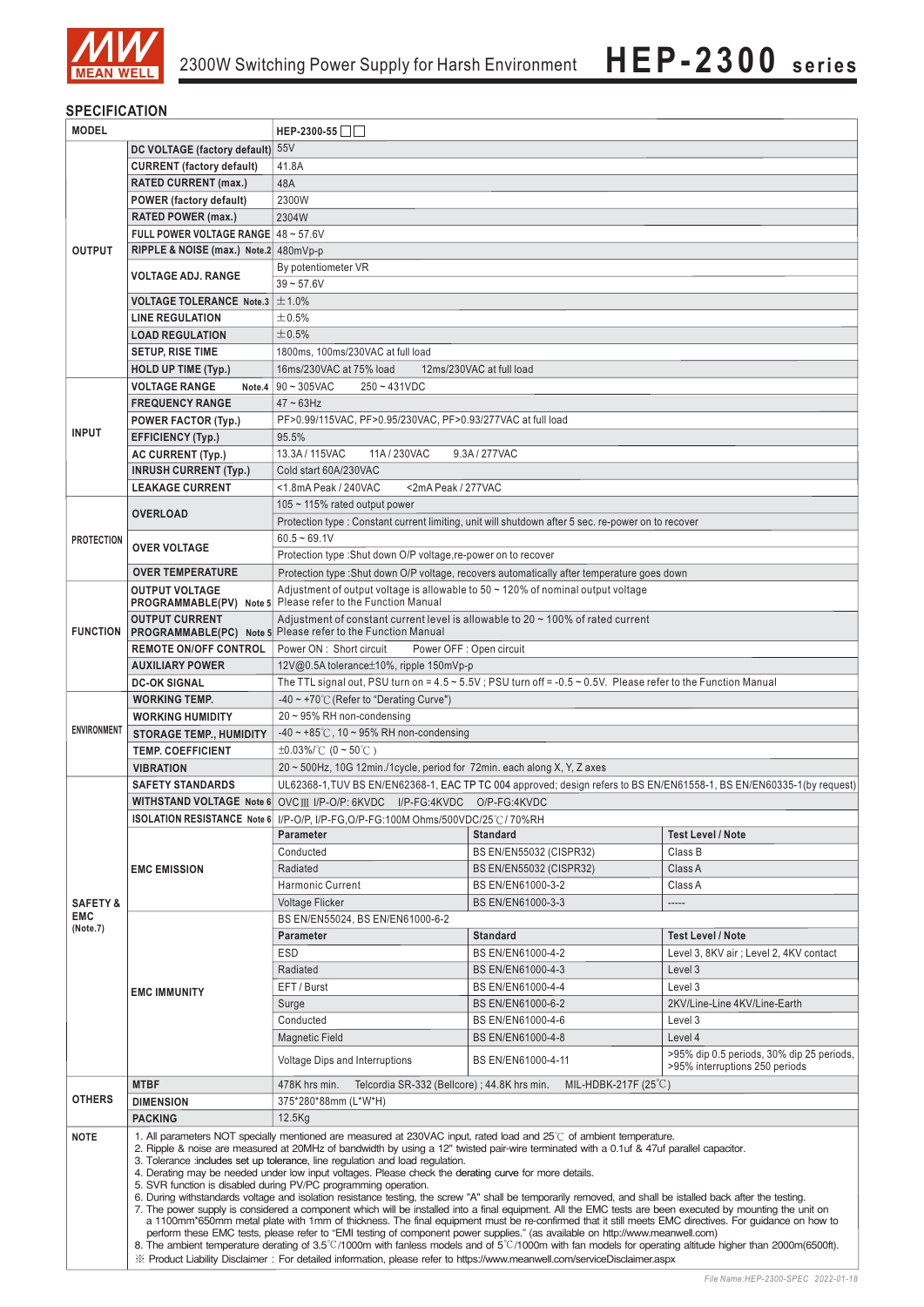

# **SPECIFICATION FOR CHARGER (Option function)**

| <b>MODEL</b>        |                                                           | HEP-2300-55□                                                                                                                                                                                                                                                                                                                                                                                                                                                                                                                                                                                                                                                                                                                                                                                                                                                                                                                                                                                                                                                                                                                      |                                                                              |                                                                                                                       |  |  |
|---------------------|-----------------------------------------------------------|-----------------------------------------------------------------------------------------------------------------------------------------------------------------------------------------------------------------------------------------------------------------------------------------------------------------------------------------------------------------------------------------------------------------------------------------------------------------------------------------------------------------------------------------------------------------------------------------------------------------------------------------------------------------------------------------------------------------------------------------------------------------------------------------------------------------------------------------------------------------------------------------------------------------------------------------------------------------------------------------------------------------------------------------------------------------------------------------------------------------------------------|------------------------------------------------------------------------------|-----------------------------------------------------------------------------------------------------------------------|--|--|
|                     | <b>BOOST CHARGE VOLTAGE Vboost   57.6V</b>                |                                                                                                                                                                                                                                                                                                                                                                                                                                                                                                                                                                                                                                                                                                                                                                                                                                                                                                                                                                                                                                                                                                                                   |                                                                              |                                                                                                                       |  |  |
|                     | FLOAT CHARGE VOLTAGE Vfloat 55.2V                         |                                                                                                                                                                                                                                                                                                                                                                                                                                                                                                                                                                                                                                                                                                                                                                                                                                                                                                                                                                                                                                                                                                                                   |                                                                              |                                                                                                                       |  |  |
| <b>OUTPUT</b>       | <b>RECOMMENDED BATTERY</b><br>CAPACITY(AMP HOURS)(Note 2) | $120 - 400AH$                                                                                                                                                                                                                                                                                                                                                                                                                                                                                                                                                                                                                                                                                                                                                                                                                                                                                                                                                                                                                                                                                                                     |                                                                              |                                                                                                                       |  |  |
|                     | <b>BATTERY TYPE</b>                                       | Open & Sealed Lead Acid                                                                                                                                                                                                                                                                                                                                                                                                                                                                                                                                                                                                                                                                                                                                                                                                                                                                                                                                                                                                                                                                                                           |                                                                              |                                                                                                                       |  |  |
|                     | <b>OUTPUT CURRENT (max.)</b>                              | 40A                                                                                                                                                                                                                                                                                                                                                                                                                                                                                                                                                                                                                                                                                                                                                                                                                                                                                                                                                                                                                                                                                                                               |                                                                              |                                                                                                                       |  |  |
|                     | <b>VOLTAGE RANGE</b>                                      | Note $3   90 \sim 305$ VAC<br>$250 - 431VDC$                                                                                                                                                                                                                                                                                                                                                                                                                                                                                                                                                                                                                                                                                                                                                                                                                                                                                                                                                                                                                                                                                      |                                                                              |                                                                                                                       |  |  |
|                     | <b>FREQUENCY RANGE</b>                                    | $47 - 63$ Hz                                                                                                                                                                                                                                                                                                                                                                                                                                                                                                                                                                                                                                                                                                                                                                                                                                                                                                                                                                                                                                                                                                                      |                                                                              |                                                                                                                       |  |  |
|                     | <b>POWER FACTOR (Typ.)</b>                                | PF>0.99/115VAC, PF>0.95/230VAC, PF>0.93/277VAC at full load                                                                                                                                                                                                                                                                                                                                                                                                                                                                                                                                                                                                                                                                                                                                                                                                                                                                                                                                                                                                                                                                       |                                                                              |                                                                                                                       |  |  |
| <b>INPUT</b>        | <b>EFFICIENCY (Typ.)</b>                                  | 95.5%                                                                                                                                                                                                                                                                                                                                                                                                                                                                                                                                                                                                                                                                                                                                                                                                                                                                                                                                                                                                                                                                                                                             |                                                                              |                                                                                                                       |  |  |
|                     | <b>AC CURRENT (Typ.)</b>                                  | 13.3A / 115VAC<br>11A / 230VAC                                                                                                                                                                                                                                                                                                                                                                                                                                                                                                                                                                                                                                                                                                                                                                                                                                                                                                                                                                                                                                                                                                    | 9.3A/277VAC                                                                  |                                                                                                                       |  |  |
|                     | <b>INRUSH CURRENT(Typ.)</b>                               | Cold start 60A at 230VAC                                                                                                                                                                                                                                                                                                                                                                                                                                                                                                                                                                                                                                                                                                                                                                                                                                                                                                                                                                                                                                                                                                          |                                                                              |                                                                                                                       |  |  |
|                     | <b>LEAKAGE CURRENT</b>                                    | <1.8mA Peak / 240VAC                                                                                                                                                                                                                                                                                                                                                                                                                                                                                                                                                                                                                                                                                                                                                                                                                                                                                                                                                                                                                                                                                                              | <2mA Peak / 277VAC                                                           |                                                                                                                       |  |  |
|                     | <b>SHORT CIRCUIT</b>                                      | Constant current limiting, unit will shutdown after 5 sec, re-power on to recover.                                                                                                                                                                                                                                                                                                                                                                                                                                                                                                                                                                                                                                                                                                                                                                                                                                                                                                                                                                                                                                                |                                                                              |                                                                                                                       |  |  |
|                     | PROTECTION   OVER VOLTAGE                                 | $60.5 - 69.1V$                                                                                                                                                                                                                                                                                                                                                                                                                                                                                                                                                                                                                                                                                                                                                                                                                                                                                                                                                                                                                                                                                                                    |                                                                              |                                                                                                                       |  |  |
|                     |                                                           | Protection type : Shut down O/P voltage, re-power on to recover                                                                                                                                                                                                                                                                                                                                                                                                                                                                                                                                                                                                                                                                                                                                                                                                                                                                                                                                                                                                                                                                   |                                                                              |                                                                                                                       |  |  |
|                     | <b>OVER TEMPERATURE</b>                                   | Protection type : Shut down O/P voltage, recovers automatically after temperature goes down                                                                                                                                                                                                                                                                                                                                                                                                                                                                                                                                                                                                                                                                                                                                                                                                                                                                                                                                                                                                                                       |                                                                              |                                                                                                                       |  |  |
|                     | <b>REMOTE ON/OFF CONTROL</b>                              | Power ON: Short circuit                                                                                                                                                                                                                                                                                                                                                                                                                                                                                                                                                                                                                                                                                                                                                                                                                                                                                                                                                                                                                                                                                                           | Power OFF : Open circuit                                                     |                                                                                                                       |  |  |
| <b>FUNCTION</b>     | <b>AUXILIARY POWER</b>                                    | 12V @ 0.5A tolerance ±10%, ripple=150mVp-p                                                                                                                                                                                                                                                                                                                                                                                                                                                                                                                                                                                                                                                                                                                                                                                                                                                                                                                                                                                                                                                                                        |                                                                              |                                                                                                                       |  |  |
|                     | <b>DC-OK SIGNAL</b>                                       | The TTL signal out, PSU turn on = $4.5 \approx 5.5$ V; PSU turn off = -0.5 $\approx$ 0.5V. Please refer to the Function Manual.                                                                                                                                                                                                                                                                                                                                                                                                                                                                                                                                                                                                                                                                                                                                                                                                                                                                                                                                                                                                   |                                                                              |                                                                                                                       |  |  |
|                     | <b>WORKING TEMP.</b>                                      | -40 $\sim$ +70°C (Refer to "Derating Curve")                                                                                                                                                                                                                                                                                                                                                                                                                                                                                                                                                                                                                                                                                                                                                                                                                                                                                                                                                                                                                                                                                      |                                                                              |                                                                                                                       |  |  |
|                     | <b>WORKING HUMIDITY</b>                                   | 20 ~ 95% RH non-condensing                                                                                                                                                                                                                                                                                                                                                                                                                                                                                                                                                                                                                                                                                                                                                                                                                                                                                                                                                                                                                                                                                                        |                                                                              |                                                                                                                       |  |  |
| <b>ENVIRONMENT</b>  | <b>STORAGE TEMP., HUMIDITY</b>                            | $-40 \sim +80^{\circ}$ C, 10 ~ 95% RH non-condensing                                                                                                                                                                                                                                                                                                                                                                                                                                                                                                                                                                                                                                                                                                                                                                                                                                                                                                                                                                                                                                                                              |                                                                              |                                                                                                                       |  |  |
|                     | <b>TEMP, COEFFICIENT</b>                                  | $\pm$ 0.03%/°C (0 ~ 50°C)                                                                                                                                                                                                                                                                                                                                                                                                                                                                                                                                                                                                                                                                                                                                                                                                                                                                                                                                                                                                                                                                                                         |                                                                              |                                                                                                                       |  |  |
|                     | <b>VIBRATION</b>                                          | 20 ~ 500Hz, 10G 12min./1cycle, period for 72min. each along X, Y, Z axes                                                                                                                                                                                                                                                                                                                                                                                                                                                                                                                                                                                                                                                                                                                                                                                                                                                                                                                                                                                                                                                          |                                                                              |                                                                                                                       |  |  |
|                     | <b>SAFETY STANDARDS</b>                                   |                                                                                                                                                                                                                                                                                                                                                                                                                                                                                                                                                                                                                                                                                                                                                                                                                                                                                                                                                                                                                                                                                                                                   |                                                                              | UL62368-1, TUV BS EN/EN62368-1, EAC TP TC 004 approved; design refers to BS EN/EN61558-1, BS EN/EN60335-1(by request) |  |  |
|                     | <b>WITHSTAND VOLTAGE</b>                                  |                                                                                                                                                                                                                                                                                                                                                                                                                                                                                                                                                                                                                                                                                                                                                                                                                                                                                                                                                                                                                                                                                                                                   | OVCIII I/P-O/P: 6KVDC I/P-FG:4KVDC O/P-FG:4KVDC                              |                                                                                                                       |  |  |
|                     | <b>ISOLATION RESISTANCE</b>                               | I/P-O/P, I/P-FG, O/P-FG:100M Ohms/500VDC/25°C / 70%RH                                                                                                                                                                                                                                                                                                                                                                                                                                                                                                                                                                                                                                                                                                                                                                                                                                                                                                                                                                                                                                                                             |                                                                              |                                                                                                                       |  |  |
|                     |                                                           | <b>Parameter</b>                                                                                                                                                                                                                                                                                                                                                                                                                                                                                                                                                                                                                                                                                                                                                                                                                                                                                                                                                                                                                                                                                                                  | <b>Standard</b>                                                              | <b>Test Level / Note</b>                                                                                              |  |  |
|                     |                                                           | Conducted                                                                                                                                                                                                                                                                                                                                                                                                                                                                                                                                                                                                                                                                                                                                                                                                                                                                                                                                                                                                                                                                                                                         | BS EN/EN55032 (CISPR32)                                                      | Class B                                                                                                               |  |  |
|                     | <b>EMC EMISSION</b>                                       | Radiated                                                                                                                                                                                                                                                                                                                                                                                                                                                                                                                                                                                                                                                                                                                                                                                                                                                                                                                                                                                                                                                                                                                          | BS EN/EN55032 (CISPR32)                                                      | Class A                                                                                                               |  |  |
| <b>SAFETY &amp;</b> |                                                           | <b>Harmonic Current</b>                                                                                                                                                                                                                                                                                                                                                                                                                                                                                                                                                                                                                                                                                                                                                                                                                                                                                                                                                                                                                                                                                                           | BS EN/EN61000-3-2                                                            | Class A                                                                                                               |  |  |
| <b>EMC</b>          |                                                           | <b>Voltage Flicker</b>                                                                                                                                                                                                                                                                                                                                                                                                                                                                                                                                                                                                                                                                                                                                                                                                                                                                                                                                                                                                                                                                                                            | BS EN/EN61000-3-3                                                            | -----                                                                                                                 |  |  |
| (Note.4)            |                                                           | BS EN/EN55024, BS EN/EN61000-6-2                                                                                                                                                                                                                                                                                                                                                                                                                                                                                                                                                                                                                                                                                                                                                                                                                                                                                                                                                                                                                                                                                                  |                                                                              |                                                                                                                       |  |  |
|                     |                                                           | <b>Parameter</b>                                                                                                                                                                                                                                                                                                                                                                                                                                                                                                                                                                                                                                                                                                                                                                                                                                                                                                                                                                                                                                                                                                                  | <b>Standard</b>                                                              | <b>Test Level / Note</b>                                                                                              |  |  |
|                     |                                                           | <b>ESD</b>                                                                                                                                                                                                                                                                                                                                                                                                                                                                                                                                                                                                                                                                                                                                                                                                                                                                                                                                                                                                                                                                                                                        | BS EN/EN61000-4-2                                                            | Level 3, 8KV air ; Level 2, 4KV contact                                                                               |  |  |
|                     |                                                           | Radiated<br>EFT / Burst                                                                                                                                                                                                                                                                                                                                                                                                                                                                                                                                                                                                                                                                                                                                                                                                                                                                                                                                                                                                                                                                                                           | BS EN/EN61000-4-3                                                            | Level 3                                                                                                               |  |  |
|                     | <b>EMC IMMUNITY</b>                                       | Surge                                                                                                                                                                                                                                                                                                                                                                                                                                                                                                                                                                                                                                                                                                                                                                                                                                                                                                                                                                                                                                                                                                                             | BS EN/EN61000-4-4<br>BS EN/EN61000-6-2                                       | Level 3<br>2KV/Line-Line 4KV/Line-Earth                                                                               |  |  |
|                     |                                                           | Conducted                                                                                                                                                                                                                                                                                                                                                                                                                                                                                                                                                                                                                                                                                                                                                                                                                                                                                                                                                                                                                                                                                                                         | BS EN/EN61000-4-6                                                            | Level 3                                                                                                               |  |  |
|                     |                                                           | <b>Magnetic Field</b>                                                                                                                                                                                                                                                                                                                                                                                                                                                                                                                                                                                                                                                                                                                                                                                                                                                                                                                                                                                                                                                                                                             | BS EN/EN61000-4-8                                                            | Level 4                                                                                                               |  |  |
|                     |                                                           | Voltage Dips and Interruptions                                                                                                                                                                                                                                                                                                                                                                                                                                                                                                                                                                                                                                                                                                                                                                                                                                                                                                                                                                                                                                                                                                    | BS EN/EN61000-4-11                                                           | >95% dip 0.5 periods, 30% dip 25 periods,<br>>95% interruptions 250 periods                                           |  |  |
|                     | <b>MTBF</b>                                               | 478K hrs min.                                                                                                                                                                                                                                                                                                                                                                                                                                                                                                                                                                                                                                                                                                                                                                                                                                                                                                                                                                                                                                                                                                                     | Telcordia SR-332 (Bellcore); 44.8K hrs min.<br>MIL-HDBK-217F $(25^{\circ}C)$ |                                                                                                                       |  |  |
| <b>OTHERS</b>       | <b>DIMENSION</b>                                          | 375*280*88mm (L*W*H)                                                                                                                                                                                                                                                                                                                                                                                                                                                                                                                                                                                                                                                                                                                                                                                                                                                                                                                                                                                                                                                                                                              |                                                                              |                                                                                                                       |  |  |
|                     | <b>PACKING</b>                                            | 12.5Kg                                                                                                                                                                                                                                                                                                                                                                                                                                                                                                                                                                                                                                                                                                                                                                                                                                                                                                                                                                                                                                                                                                                            |                                                                              |                                                                                                                       |  |  |
| <b>NOTE</b>         |                                                           | 1. All parameters NOT specially mentioned are measured at 230VAC input, rated load and 25°C of ambient temperature.<br>2. This is Mean Well's suggested range. Please consult your battery manufacturer for their suggestions about maximum charging current limitation.<br>3. Derating may be needed under low input voltages. Please check the derating curve for more details.<br>4. The power supply is considered a component which will be installed into a final equipment. All the EMC tests are been executed by mounting the unit on<br>a 720mm*360mm metal plate with 1mm of thickness. The final equipment must be re-confirmed that it still meets EMC directives. For guidance on how to<br>perform these EMC tests, please refer to "EMI testing of component power supplies." (as available on http://www.meanwell.com)<br>5. The ambient temperature derating of 3.5°C/1000m with fanless models and of 5°C/1000m with fan models for operating altitude higher than 2000m(6500ft).<br>X Product Liability Disclaimer: For detailed information, please refer to https://www.meanwell.com/serviceDisclaimer.aspx |                                                                              |                                                                                                                       |  |  |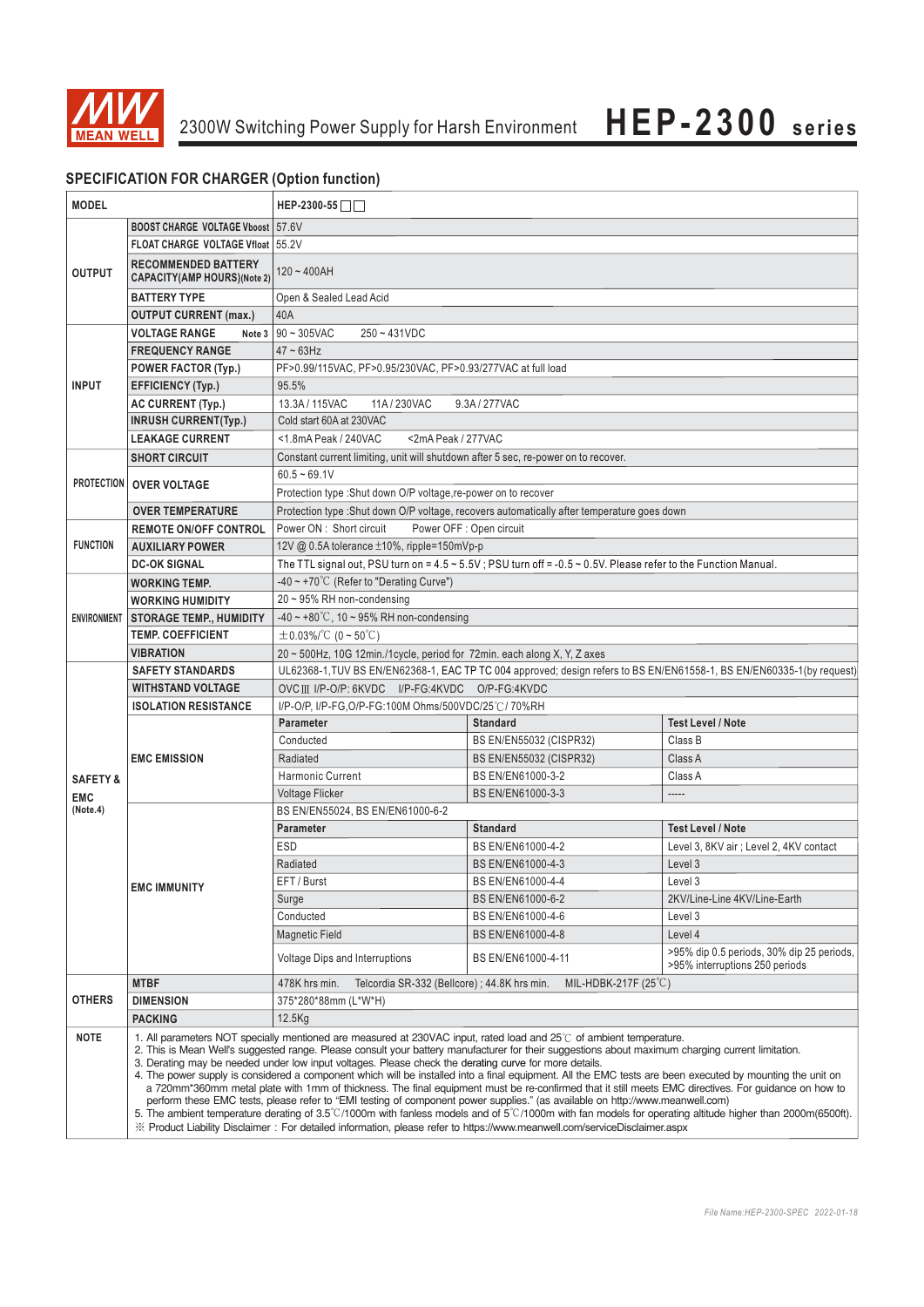

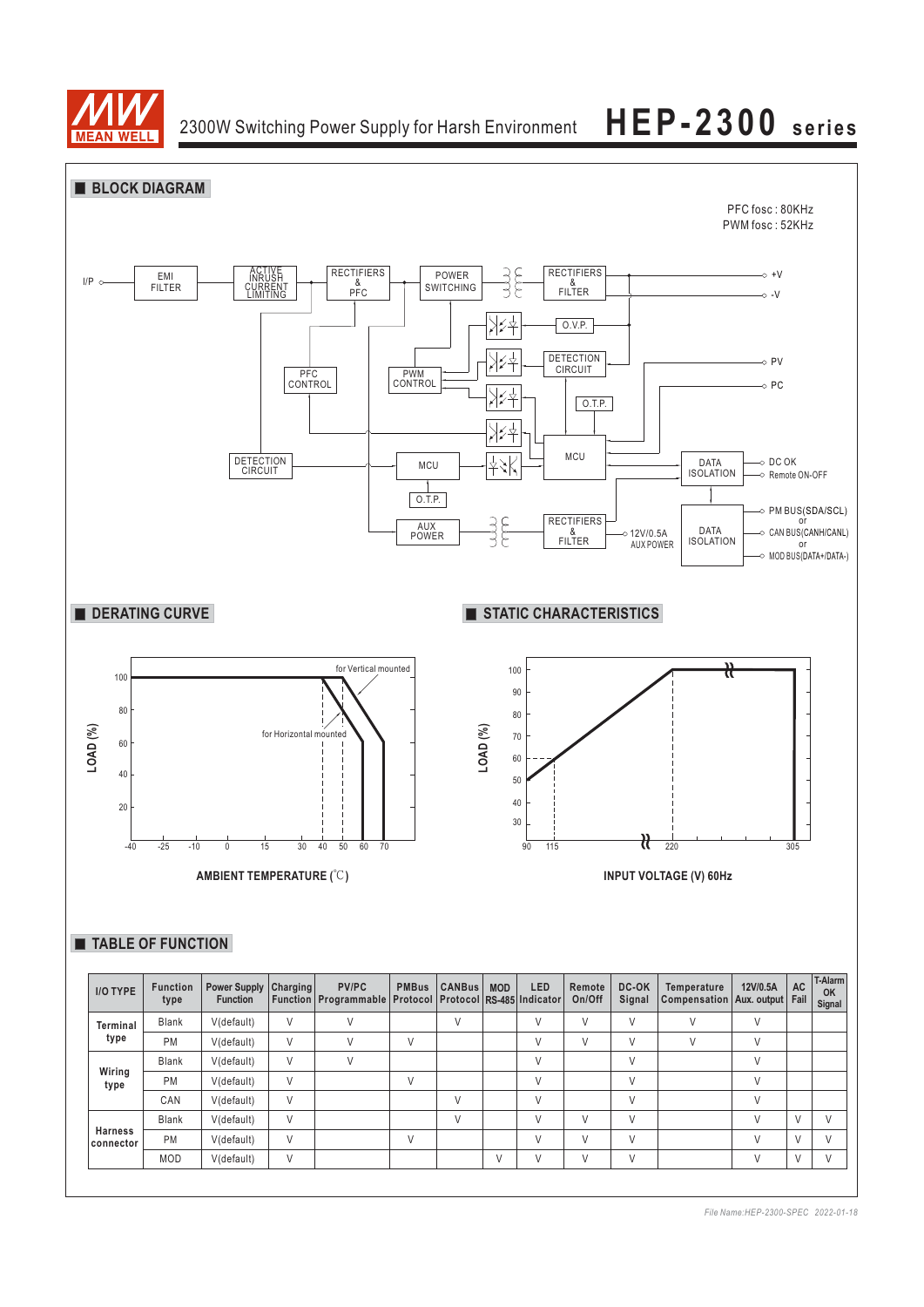

## **FUNCTION MANUAL**

## **1.Charging Curve**

- ※ By default, the HEP-2300 operates in power supply mode, and it can be configured to charger mode by PMBus, CANBus, or SBP-001.
- ※ By factory default, this charger performs the default curve which can be programmed via PMBus and CANBus.
- ※ To accommodate the parameters of the charging curve, SBP-001, the smart battery charging programmer designed by MEAN WELL, and a personal computer are needed. Please contact MEAN WELL for details.



Li-ion batteries (lithium iron and lithium manganese).

## **2. Front Panel LED Indicators & Corresponding Signal at Function Pins**

| LED                | Description                                                                                                                                                                                                                                                         |
|--------------------|---------------------------------------------------------------------------------------------------------------------------------------------------------------------------------------------------------------------------------------------------------------------|
| Green              | Float (stage 3)                                                                                                                                                                                                                                                     |
| Orange             | Charging (stage 1 or stage 2)                                                                                                                                                                                                                                       |
| $\blacksquare$ Red | Abnormal status (OTP, OLP, Charging timeout.)                                                                                                                                                                                                                       |
| Red (Flashing)     | The LED will flash with the red light when the internal temperature reaches $95^{\circ}$ ; under this condition, the unit still operates normally $\vert$<br>without entering OTP. (In the meantime, an alarm signal will be sent out through the PMBus interface.) |

※ In addition to the adjustment via the built-in potentiometer, the output voltage can be trimmed by applying EXTERNAL VOLTAGE. **3.Output Voltage Programming (or, PV / remote voltage programming / remote adjust / margin programming / dynamic voltage trim)**

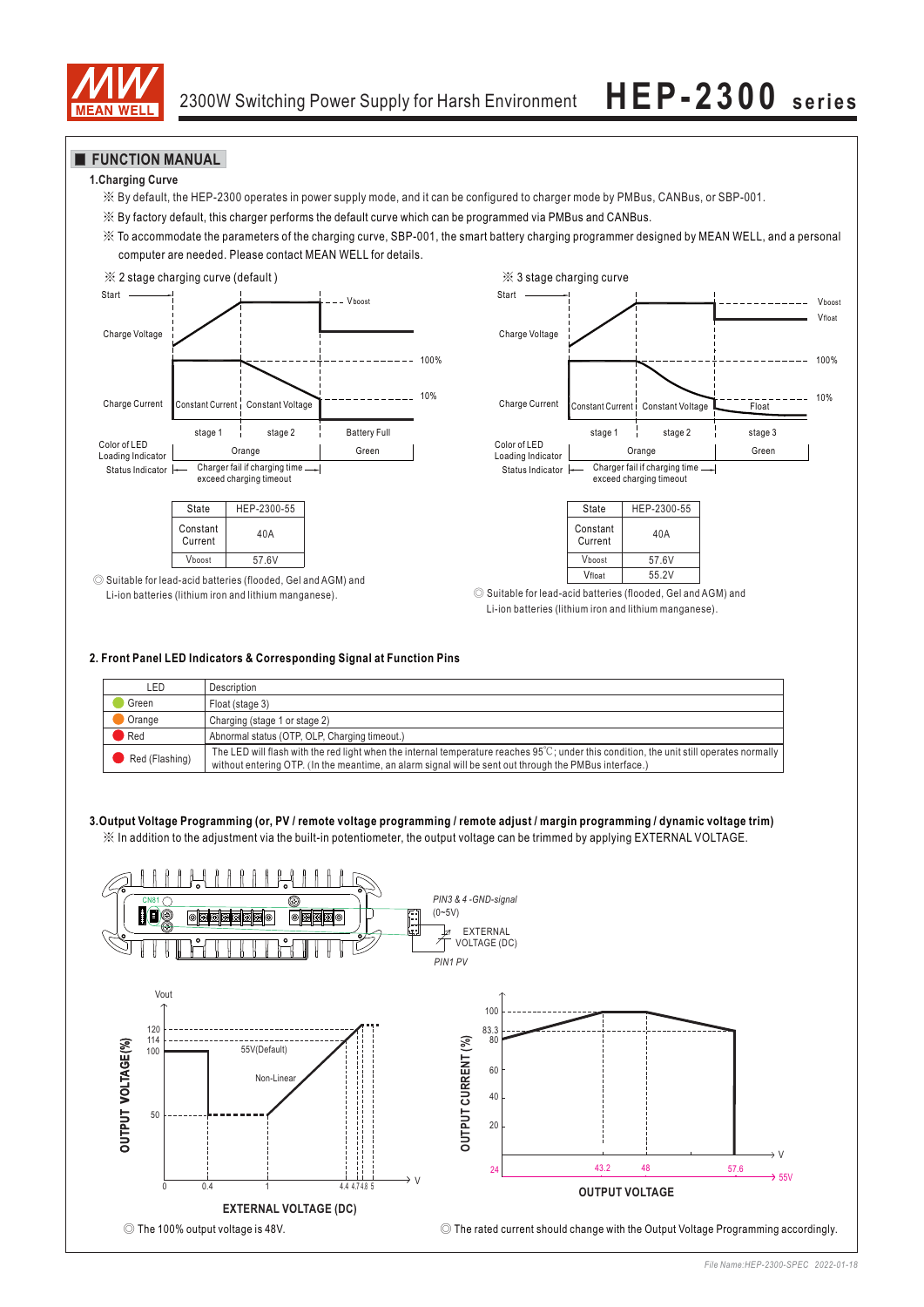



# **9.AC FAIL SIGNAL**

Dry contact output, Open: alarm; Closed: normal.

### **10.OTP SIGNAL**

Dry contact output, Open: normal; Closed: alarm.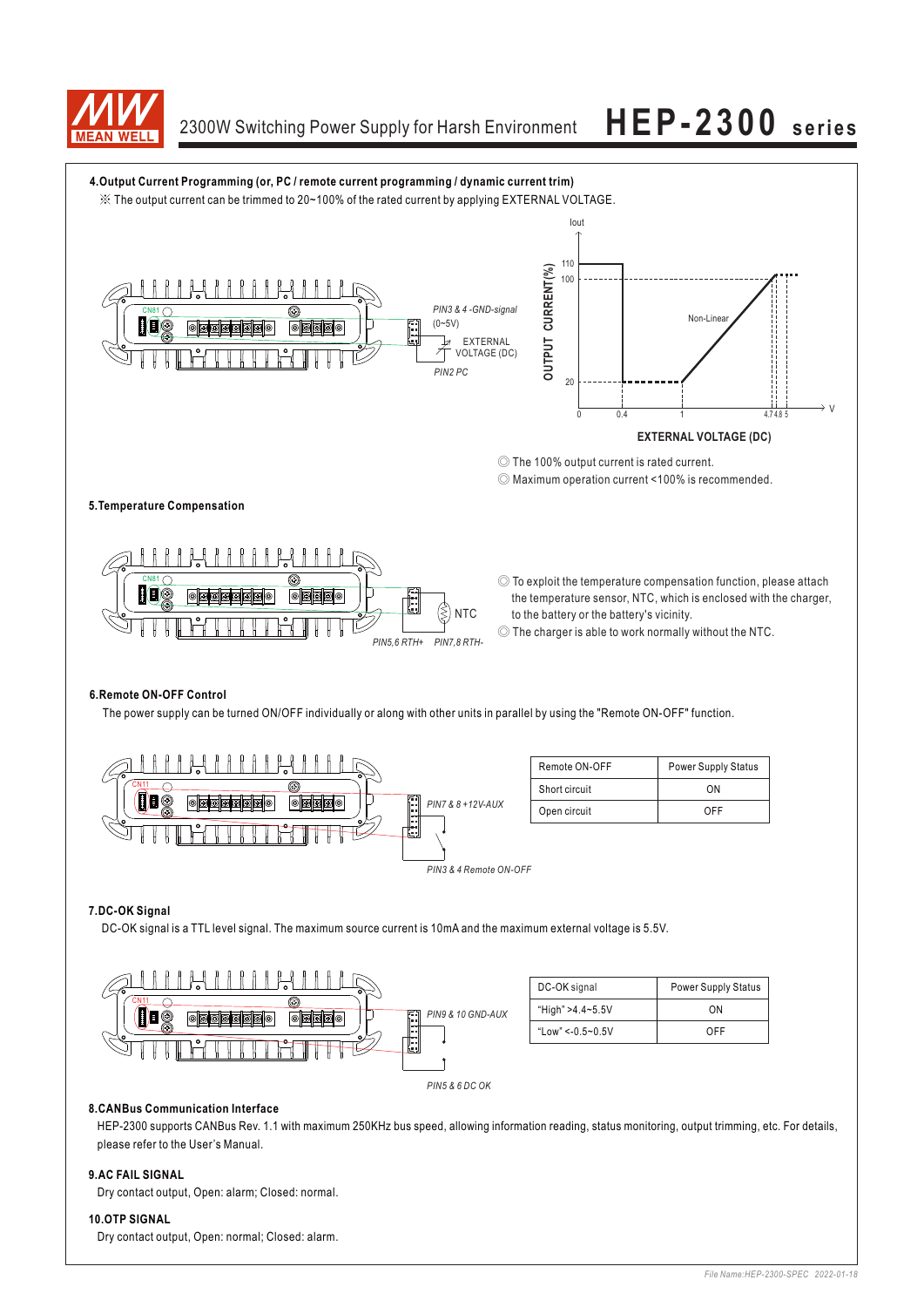

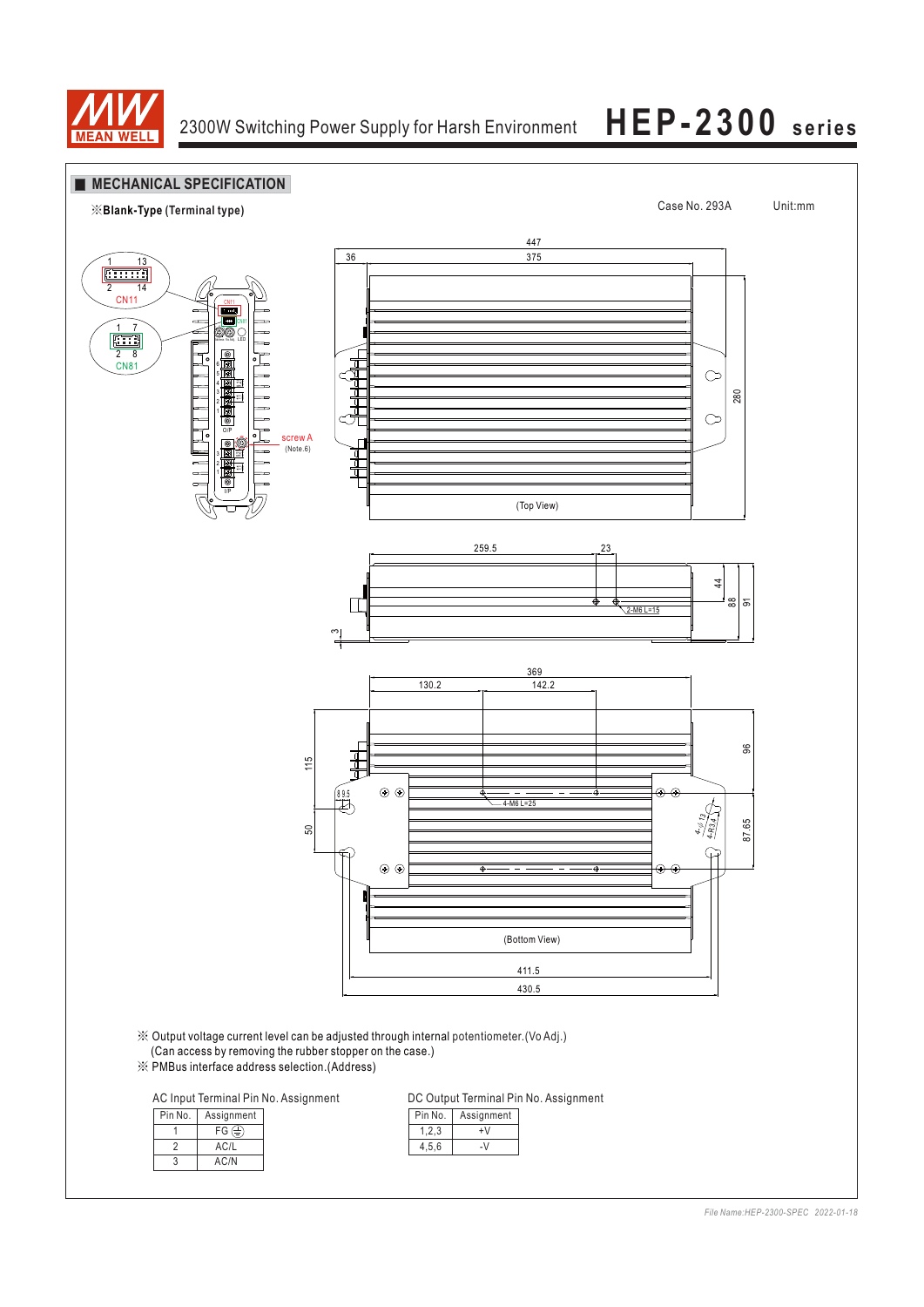

## ※Control Pin No. Assignment(CN81): JST S8B-PHDKS-B or equivalent

| 推言語 | Mating Housing | JST PHDR-8VS or equivalent       |  |
|-----|----------------|----------------------------------|--|
|     | Terminal       | JST SPHD-001T-P0.5 or equivalent |  |

| Pin No. | <b>Function</b> | <b>Description</b>                                                                                            |
|---------|-----------------|---------------------------------------------------------------------------------------------------------------|
|         | PV              | Connection for output voltage programming. (Note)                                                             |
|         | <b>PC</b>       | Connection for constant current level programming. (Note)                                                     |
| 3,4     |                 | GND (Signal) Negative output voltage signal.                                                                  |
| 5,6     | RTH+            | Temperature sensor(NTC, 5KOhm) comes along with the charger can be connected to the unit to allow temperature |
| 7,8     | RTH-            | compensation of the charging voltage.                                                                         |

Note: Non-isolated signal, referenced to [GND(signal)].

## ※Control Pin No. Assignment(CN11): JST S14B-PHDKS-B or equivalent

| 6111111 | Mating Housing | JST PHDR-14VS or equivalent      |
|---------|----------------|----------------------------------|
|         | Terminal       | JST SPHD-001T-P0.5 or equivalent |

| Pin No.      | <b>Function</b> | <b>Description</b>                                                                                        |
|--------------|-----------------|-----------------------------------------------------------------------------------------------------------|
| 1, 2, 13, 14 | NC.             | -----                                                                                                     |
| 3,4          | Remote          | The unit can turn the output ON/OFF by dry contact between Remote ON/OFF and +12V-AUX.(Note)              |
|              | ON-OFF          | Short (10.8 ~ 13.2V): Power ON; Open( $0 \sim 0.5$ V): Power OFF; The maximum input voltage is 13.2V      |
|              |                 | Low (-0.5 ~ 0.5V): When Vout $\leq$ 77% $\pm$ 6% at power mode. Vout $\leq$ 66% $\pm$ 6% at charger mode. |
| 5,6          | DC-OK           | High (4.4 ~ 5.5V): When Vout $\geq$ 80% $\pm$ 6% at power mode. Vout $\geq$ 67% $\pm$ 6% at charger mode. |
|              |                 | The maximum sourcing current is 10mA and only for output. (Note)                                          |
| 7,8          | $+12V-AUX$      | Auxiliary voltage output, 10.8~13.2V, referenced to GND-AUX (pin9 & 10).                                  |
|              |                 | The maximum load current is 0.5A. This output is not controlled by "Remote ON-OFF".                       |
| 9,10         | GND-AUX         | Auxiliary voltage output GND.                                                                             |
|              |                 | The signal return is isolated from the output terminals $(+V & -V)$ .                                     |
| 11           | SDA             | For PMBus model: Serial Data used in the PMBus interface. (Note)                                          |
|              | CANH            | For CANBus model: Data line used in CANBus interface. (Note)                                              |
| 12           | <b>SCL</b>      | For PMBus model: Serial Clock used in the PMBus interface. (Note)                                         |
|              | CANL            | For CANBus model: Data line used in CANBus interface. (Note)                                              |

Note: Isolated signal, referenced to GND-AUX.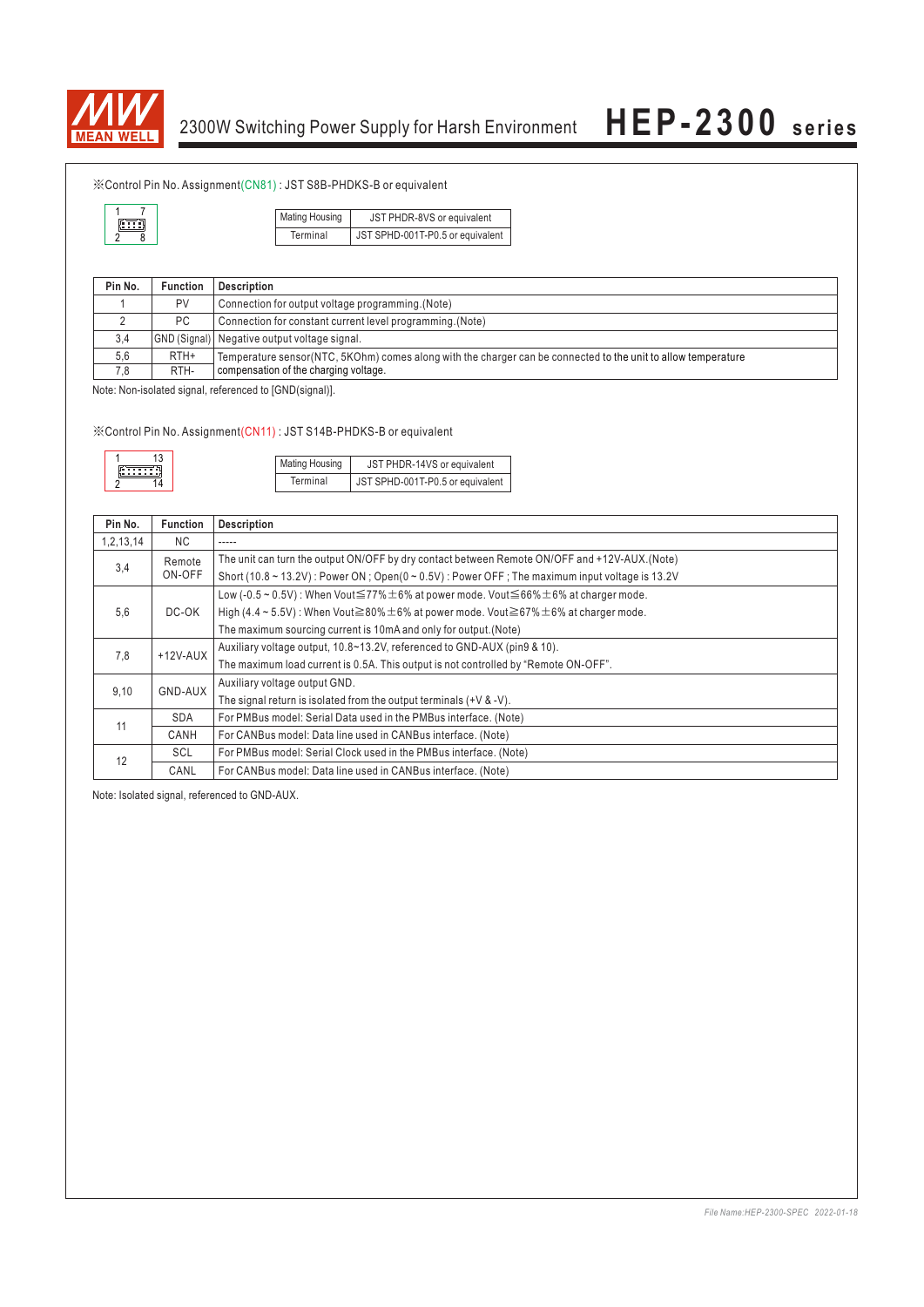

※**W-Type (Wiring type)**

2300W Switching Power Supply for Harsh Environment  $HEP-2300$  series

447 36 375  $360 + 20$ Control Wire(1)  $\circledcirc$ UL2517 22AWG×3C Control Wire(2) UL2517 22AWG×3C 00 C M  $300 = 20$  $\subset$ Vo+(Red) Vo-(Black)  $\circledcirc$ SJOW 14AWG×2C 280  $\circledcirc$ Vo+(Red) Vo-(Black) SJOW 14AWG×2C  $\circlearrowright$  $\circledcirc$ Vo+(Red) Vo-(Black) SJOW 14AWG×2C J screw A (Note.6) $300 + 20$ FG (Green/Yellow)  $\circledcirc$ AC/L(Brown) AC/N(Blue) SJTW 14AWG×3C (Top View) 259.5 23  $\sharp$ 88 ଚ 2-M6 L=15 ო 369 130.2 142.2 115 96  $\circledast$  $\circledast$ 8 9.5 4-M6 L=25  $4/3$ 87.65 4-R3.4 50 4  $\circledcirc$  $\bigoplus$   $\bigoplus$ Г (Bottom View) 411.5 430.5  $\%$  Control Wire Assigment(1): UL2517 24AWG $\times$ 3C for Blank **Color Function Description** Green PV Connection for output voltage programming.(Note1) PV Blue PC Connection for constant current level programming. (Note.1)  $\overline{PC}$ **White** GND (Signal) Negative output voltage signal.(PV/PC GND)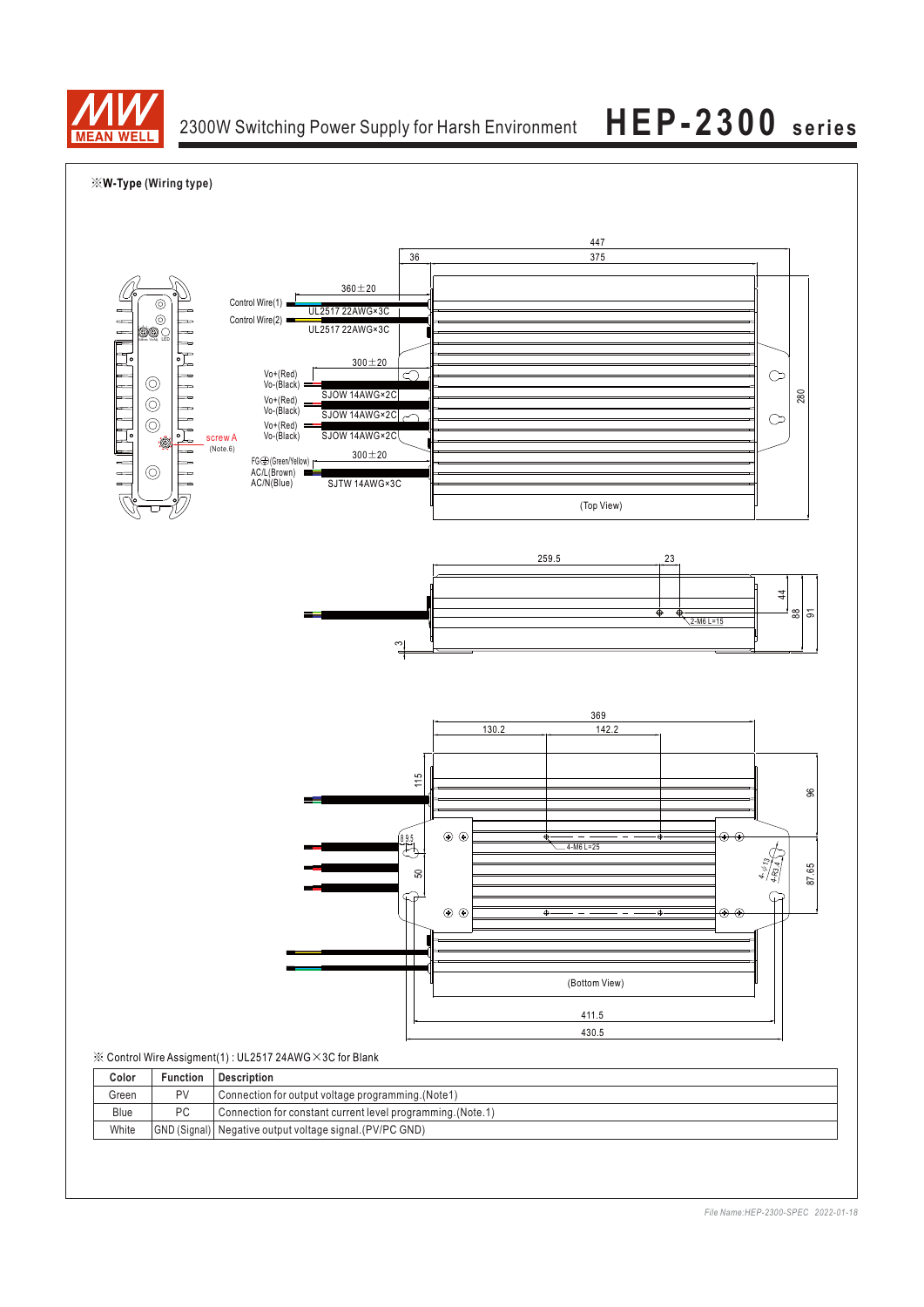

## $\%$  Control Wire Assigment(1): UL2517 24AWG $\times$ 3C for PM/CAN

| Color | <b>Function</b> | <b>Description</b>                                                           |
|-------|-----------------|------------------------------------------------------------------------------|
| Green | SDA             | For PMBus model: Serial Data used in the PMBus interface. (Note.2)           |
|       | CANH            | For CANBus model: Data line used in CANBus interface. (Note.2)               |
| Blue  | SCL             | For PMBus model: Serial Clock used in the PMBus interface. (Note.2)          |
|       | CANL            | For CANBus model: Data line used in CANBus interface. (Note.2)               |
| White | GND-AUX         | Auxiliary voltage output GND.                                                |
|       |                 | The signal return is isolated from the output terminals $(+\vee \& -\vee)$ . |

## $\&$  Control Wire Assigment(2): UL2517 24AWG $\times$ 3C

| Color        | <b>Function</b> | <b>Description</b>                                                                                                      |
|--------------|-----------------|-------------------------------------------------------------------------------------------------------------------------|
|              |                 | Low $(0 \sim 0.5V)$ : When Vout $\leq$ 77% $\pm$ 6% at power mode. Vout $\leq$ 66% $\pm$ 6% at charger mode.            |
| <b>Brown</b> | DC-OK           | High $(4.4 \sim 5.5 \text{V})$ : When Vout $\geq 80\% \pm 6\%$ at power mode. Vout $\geq 67\% \pm 6\%$ at charger mode. |
|              |                 | The maximum sourcing current is 10mA and only for output. (Note.2)                                                      |
| Yellow       | $+12V-AUX$      | Auxiliary voltage output, 10.8~13.2V, referenced to GND-AUX.                                                            |
|              |                 | The maximum load current is 0.5A.                                                                                       |
| <b>Black</b> | GND-AUX         | Auxiliary voltage output GND.                                                                                           |
|              |                 | The signal return is isolated from the output terminals $(+V & -V)$ .                                                   |

Note1: Non-isolated signal, referenced to [GND(signal)].

Note2: Isolated signal, referenced to GND-AUX (GND for CANBus and PMBus protocal).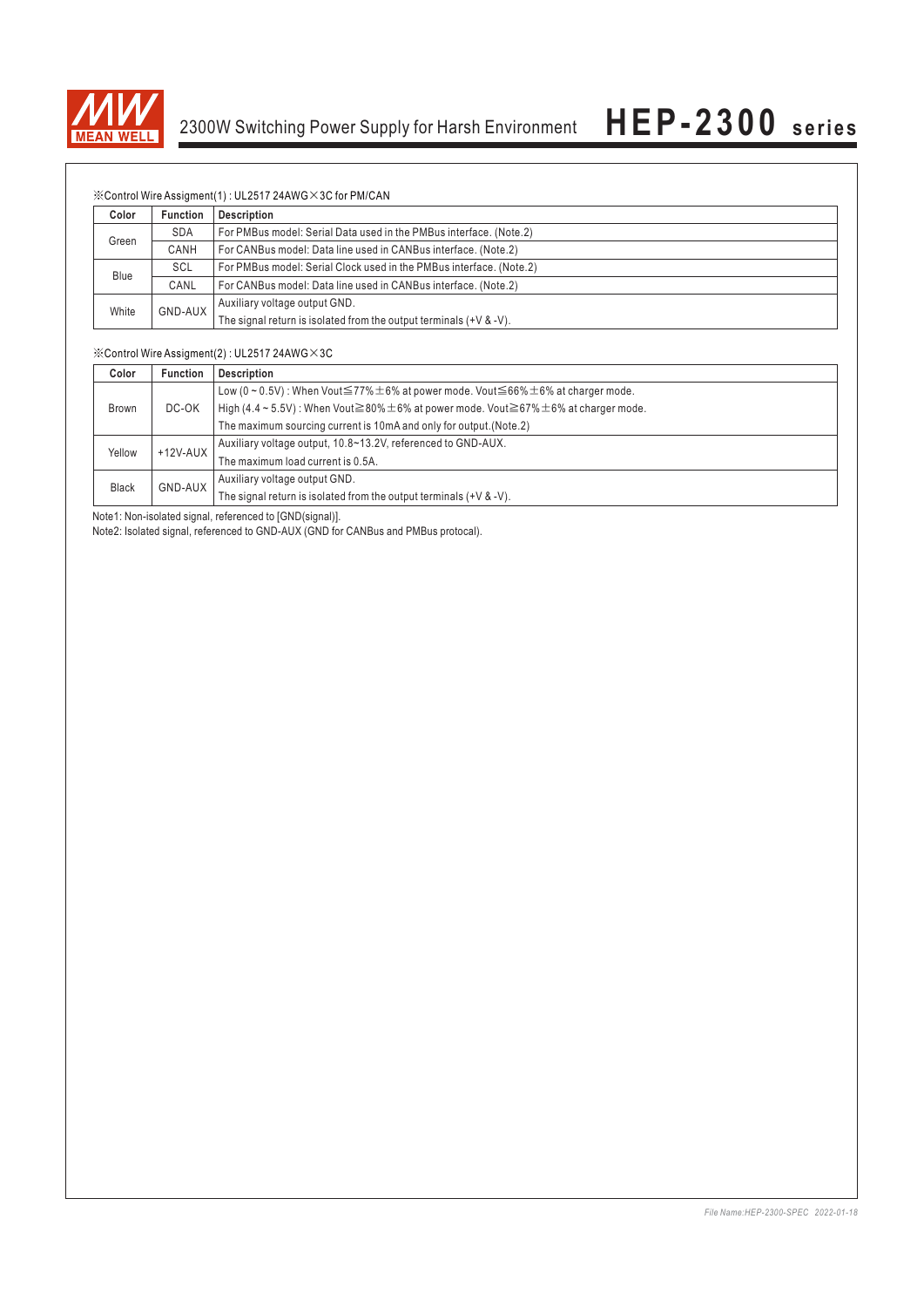

3

 $AC/N$ 

2300W Switching Power Supply for Harsh Environment  $HEP-2300$  series

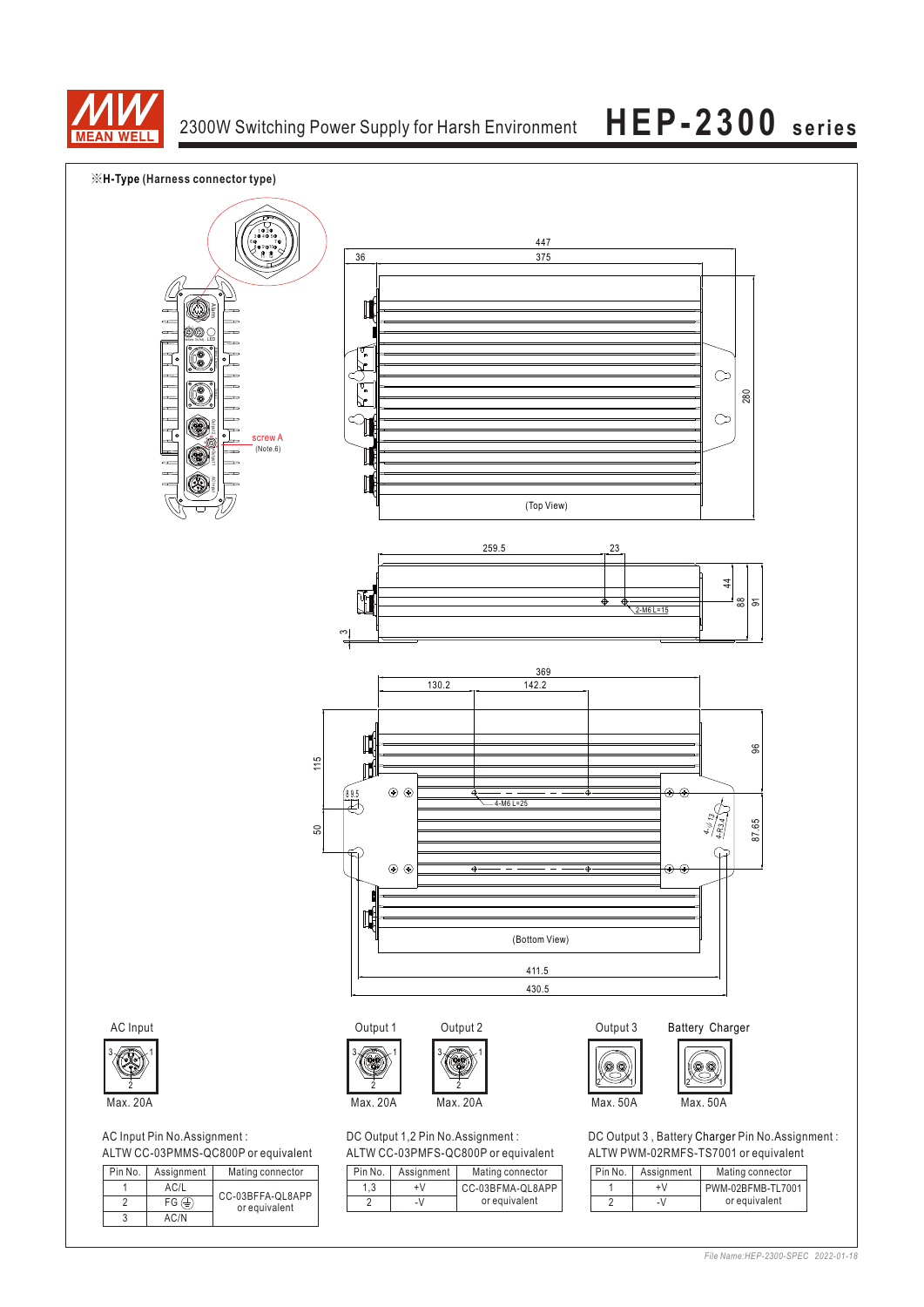

※Control Pin No. Assignment : ALTW CD-12PMMS-QC8001 or equivalent



Mating connector CD-12BFFA-QL8AP0 or equivalent

## Alarm and signal

| Pin No.        | <b>Function</b> | <b>Description</b>                                                                                               |
|----------------|-----------------|------------------------------------------------------------------------------------------------------------------|
|                | DC-OK-GND       | Dry contact output. Open: alarm, Closed: normal.                                                                 |
| $\overline{2}$ | Remote          | The unit can turn the output OFF by dry contact between OFF and GND-AUX. (Note)                                  |
|                | ON-OFF          | Short (10.8 ~ 13.2V) : Power ON ; Open( $0 \sim 0.5$ V) : Power OFF ; The maximum input voltage is 13.2V         |
| 3              | DC-OK           | Dry contact output. Open: alarm, Closed: normal. Relay contact rating (maximum) is 30V/1A resistive.             |
| 4              | $+12V-AUX$      | Auxiliary voltage output, 10.8~13.2V, referenced to GND-AUX (pin9 & 10).                                         |
|                |                 | The maximum load current is 0.5A. This output is not controlled by "Remote ON-OFF".                              |
| 5.7            |                 | Auxiliary voltage output GND.                                                                                    |
|                | GND-AUX         | The signal return is isolated from the output terminals $(+V & -V)$ .                                            |
| 6              | AC Fail-GND     | Dry contact output, Open: alarm; Closed: normal.                                                                 |
| 8              | AC Fail         | Dry contact output, Open: alarm; Closed: normal. Relay contact rating (maximum) is 30V/1A resistive.             |
| 9              | T-Alarm-GND     | Dry contact output, Open: normal; Closed: alarm. (OTP signal)                                                    |
|                | <b>SDA</b>      | For PMBus model: Serial Data used in the PMBus interface. (Note)                                                 |
| 10             | CANH            | For CANBus model: Data line used in CANBus interface. (Note)                                                     |
|                | Data +          | For RS-485 model: Data +.                                                                                        |
| 11             | T-Alarm         | Dry contact output, Open: normal; Closed: alarm. (OTP signal) Relay contact rating(maximum) is 30V/1A resistive. |
|                | <b>SCL</b>      | For PMBus model: Serial Clock used in the PMBus interface. (Note)                                                |
| 12             | CANL            | For CANBus model: Data line used in CANBus interface. (Note)                                                     |
|                | Data -          | For RS-485 model: Data -.                                                                                        |

Note: Isolated signal, referenced to GND-AUX.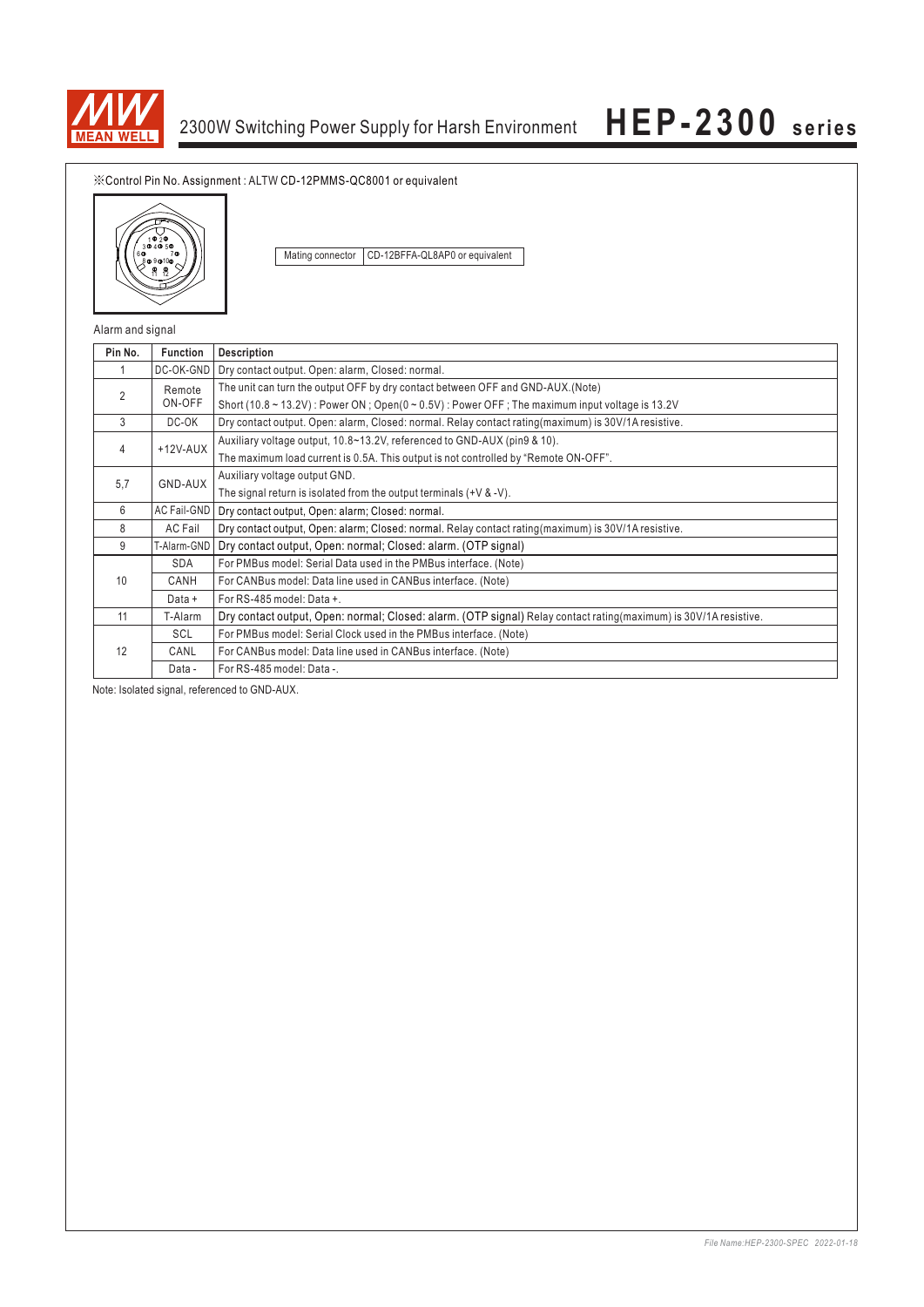

| ※ Optional equipment<br>MW's Order No. |               | Item                                   |                                                                                                                                                                                                                                                                                                                                                                  | Quantity       |
|----------------------------------------|---------------|----------------------------------------|------------------------------------------------------------------------------------------------------------------------------------------------------------------------------------------------------------------------------------------------------------------------------------------------------------------------------------------------------------------|----------------|
| D**1293A-FA<br>(For housing side)      | $\bigcirc$    |                                        | $\begin{picture}(20,20) \put(0,0){\line(1,0){10}} \put(15,0){\line(1,0){10}} \put(15,0){\line(1,0){10}} \put(15,0){\line(1,0){10}} \put(15,0){\line(1,0){10}} \put(15,0){\line(1,0){10}} \put(15,0){\line(1,0){10}} \put(15,0){\line(1,0){10}} \put(15,0){\line(1,0){10}} \put(15,0){\line(1,0){10}} \put(15,0){\line(1,0){10}} \put(15,0){\line(1$<br>M6 L=16*2 | $\mathbf{1}$   |
| D**1293A-FB<br>(For pole side)         | $\circled{2}$ |                                        | $\mathbb{C}$<br>$M6 L = 16*2$                                                                                                                                                                                                                                                                                                                                    | $\mathbf{1}$   |
| D**1293A-FC                            | $\circled{3}$ | ó<br>$\bullet$<br>$\bullet$<br>$\circ$ | <b>and</b><br>M6 L=12*4                                                                                                                                                                                                                                                                                                                                          | $\overline{2}$ |
| D**1293A-FD                            | $\circled{4}$ | €<br>$\circ$<br>€<br>$\bullet$<br>ଙ    | <b>MANAGERIA S</b><br>M6 L=25*4                                                                                                                                                                                                                                                                                                                                  | $\mathbf{1}$   |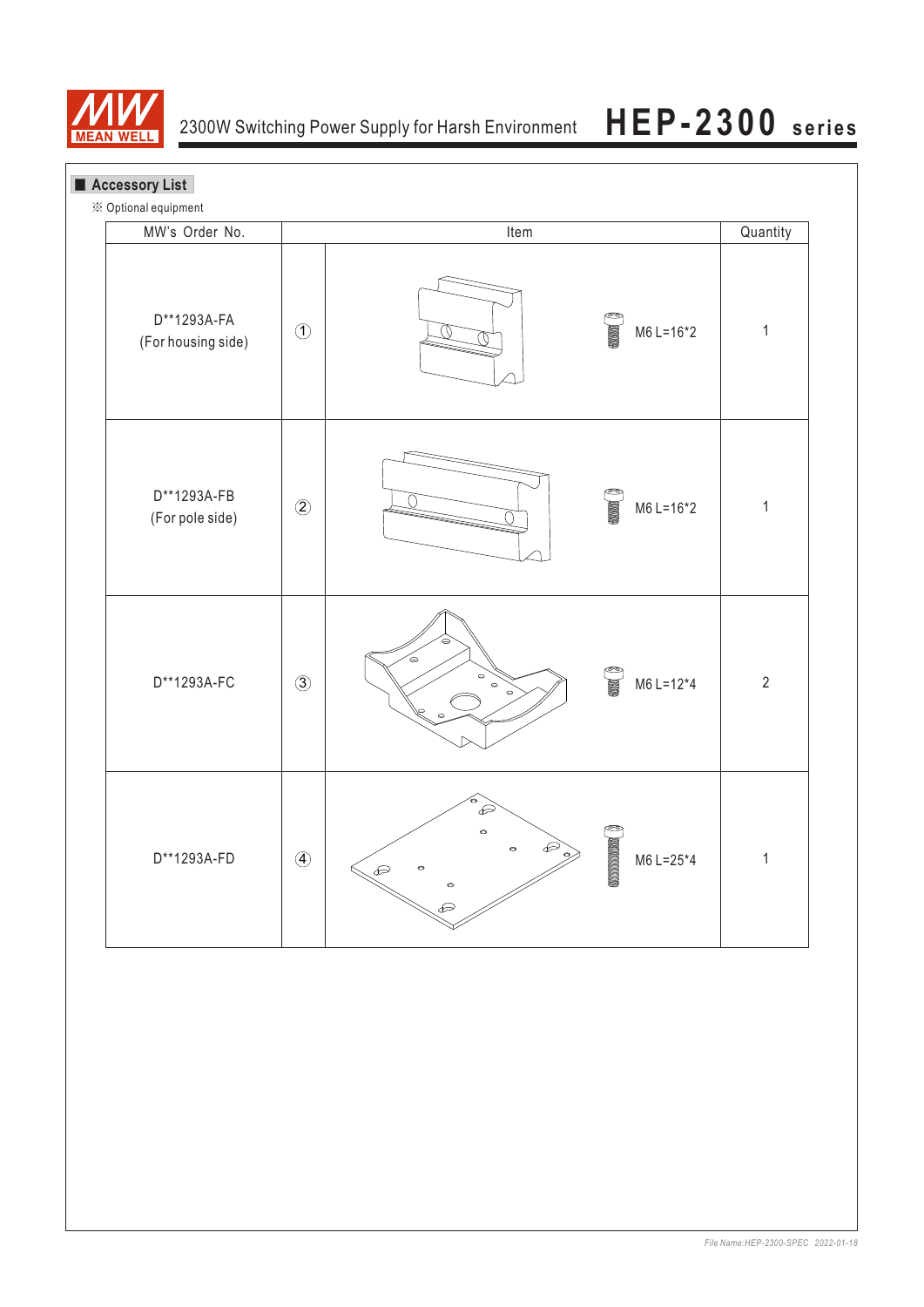